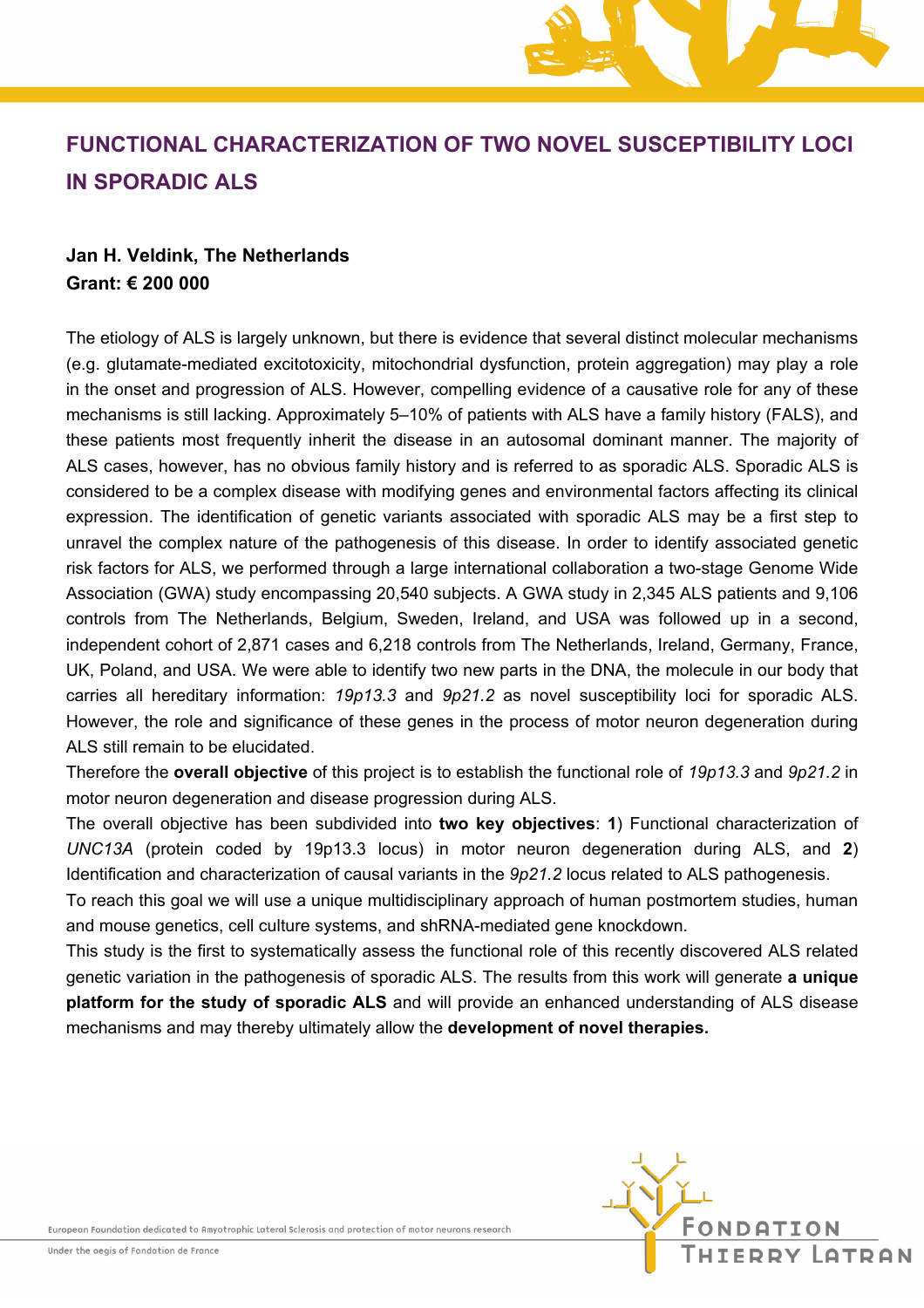

### **TEAM**

The present research proposal is part of an ongoing collaboration between the University Médical Center Utrecht research lines on motor neuron disease (Pr Van den Berg/ Dr Veldink) and neuronal connectivity/mouse genetics (Dr Pasterkamp). The patient-oriented research line on motor neuron disease of the Department of Neurology involves the whole spectrum of motor neuron diseases including *amyotrophic lateral sclerosis* (quality of life and care; end-of-life decisions; treatment strategies; pathogenesis; environmental and genetic risk factors). The basic research line at the Department of Neuroscience & Pharmacology involves studies on neuronal morphology and function in human and mouse tissue, tissue culture models for several brain regions and disorders, and genetic mouse models (including phenotypic and behavioral analyses). Only the combined expertise and research results of the Departments of Neuroscience & Pharmacology and Neurology will allow for a multidisciplinary and translational approach as the one outlined in this proposal.

**R.J. Pasterkamp, PhD** is leading the research group. His research focuses on the molecular mechanisms underlying nervous system wiring and on the question how these mechanisms are disrupted during neural disease (ALS). The multidisciplinary approach of his research group includes cutting-edge technologies at the molecular level (e.g. proteomics), cellular level (e.g. high-throughput and live cell imaging), and in living animals (e.g. genetic mouse models, in utero electroporation). Dr. Pasterkamp has published in journals of the highest repute (e.g. J Neurosci, Nature, Cell, PNAS, Nature Genetics, Mol Psychiatry).

**J.H. Veldink, MD/PhD** as a clinical neurologist and senior researcher, is part of the group, headed by Prof Leonard van den Berg and internationally recognized for the expertise in research aiming at the identification of genetic and environmental/life style factors that increase susceptibility or modify disease course in ALS. In 2005, a large nation-wide prospective population-based study aiming at a complete ascertainment of incident ALS patients in the Netherlands (Prospective ALS study in the Netherlands (PAN)) was initiated, for which he made the design. As a result of these efforts a detailed ALS database

and biobank of >2,500 patients is now available. He has acquired the necessary computer programming skills to deal with large datasets that typically result from genome-wide SNP and microarray studies, which formed the basis of the result in our recent publication on UNC13A and 9p21.2 in Nature Genetics. Through his international collaborations and collaboration with prof. Ritsert Jansen of the Groningen Bioinformatics Centre, he is currently working on a meta-analysis of all available genome-wide genotyping and gene-expression data in ALS.